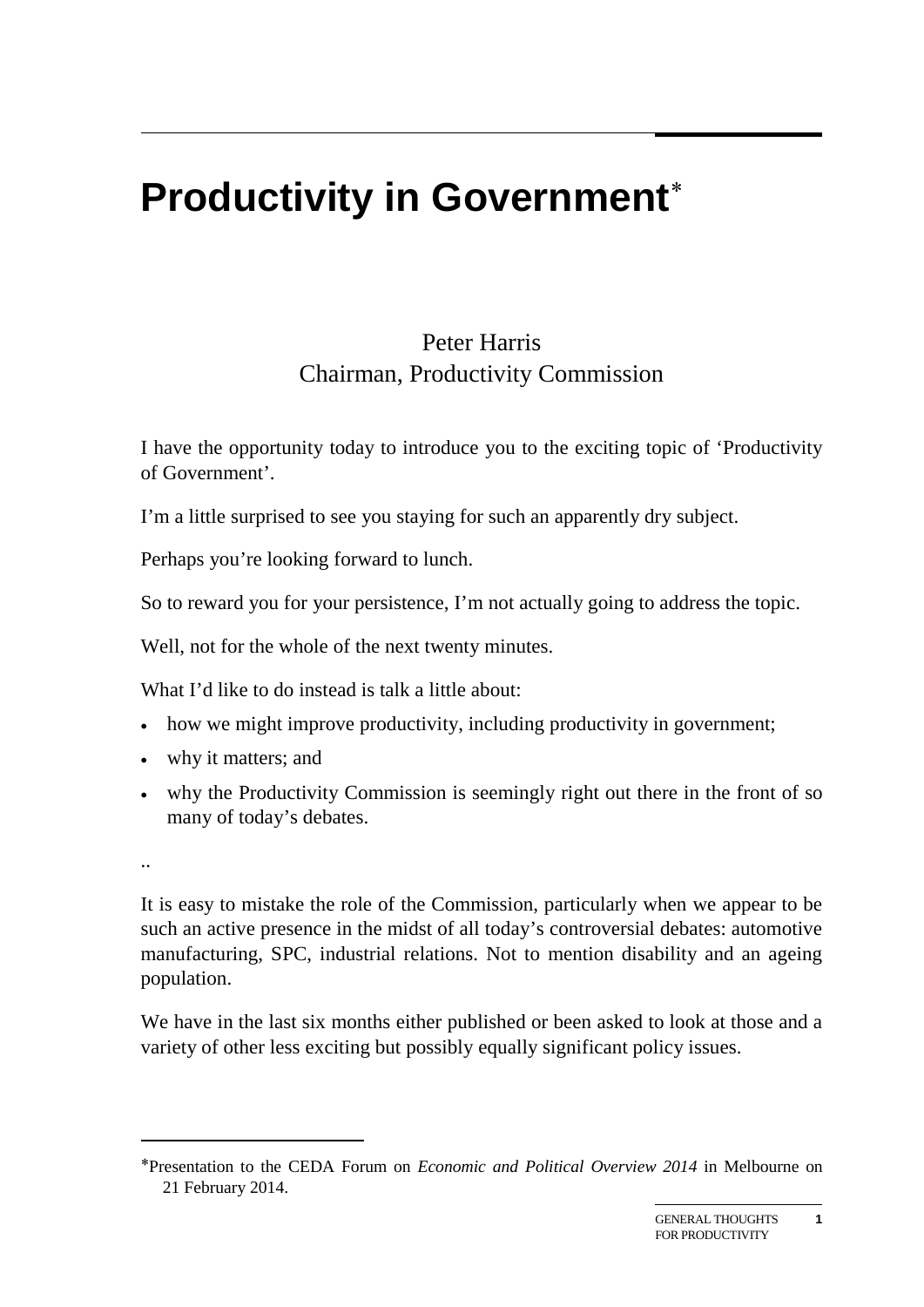Infrastructure for example, will be published as a draft report next month. A draft report on justice will arrive a month or so later; and early child education and childcare a bit later again.

It's a big agenda, quite a bit bigger than the Commission has had in the recent past.

Policy development in government goes through cycles.

I wish that it were not so, and at CEDA you might not wish it either.

But political cycles are generally short in Australia and expectations of government's ability to solve problems is generally higher than in much of the English-speaking world.

That leads to rises and falls in reform activity; although sometimes crisis intervenes.

And the level of controversy is increased because policy reform is hard enough if you planned for it, and even harder to get right in the midst of crisis.

Reform was hard twenty-five years ago, in the much-celebrated era of micro economic reform; and it is hard today.

Those who gain are often many, but not easily observed; those who lose are much easier to identify; and indeed easy to identify with.

In anticipation of this, past reform processes often planted the seeds of reform well in advance.

Tariff and quota reductions, and national competition policy reforms, which were much of the substance of that earlier reform era, were changes set to apply over long periods, quite often announced years in advance.

And structures can also be set up to house and maintain a commitment to updating policies through periods well in excess of a single electoral cycle.

These two factors – announcements of micro policy reform that extend over long periods and use of structures support the model – has allowed us 22 years of unbroken economic growth, something that also sets us apart from the rest of the English speaking world (and a fair element of the rest too).

The Productivity Commission itself is one of those structures.

Our heritage is that of the Industries Assistance Commission and the Industry Commission. Entities that advised of the damage that was done by poor resource

**<sup>2</sup>** GENERAL THOUGHTS FOR PRODUCTIVITY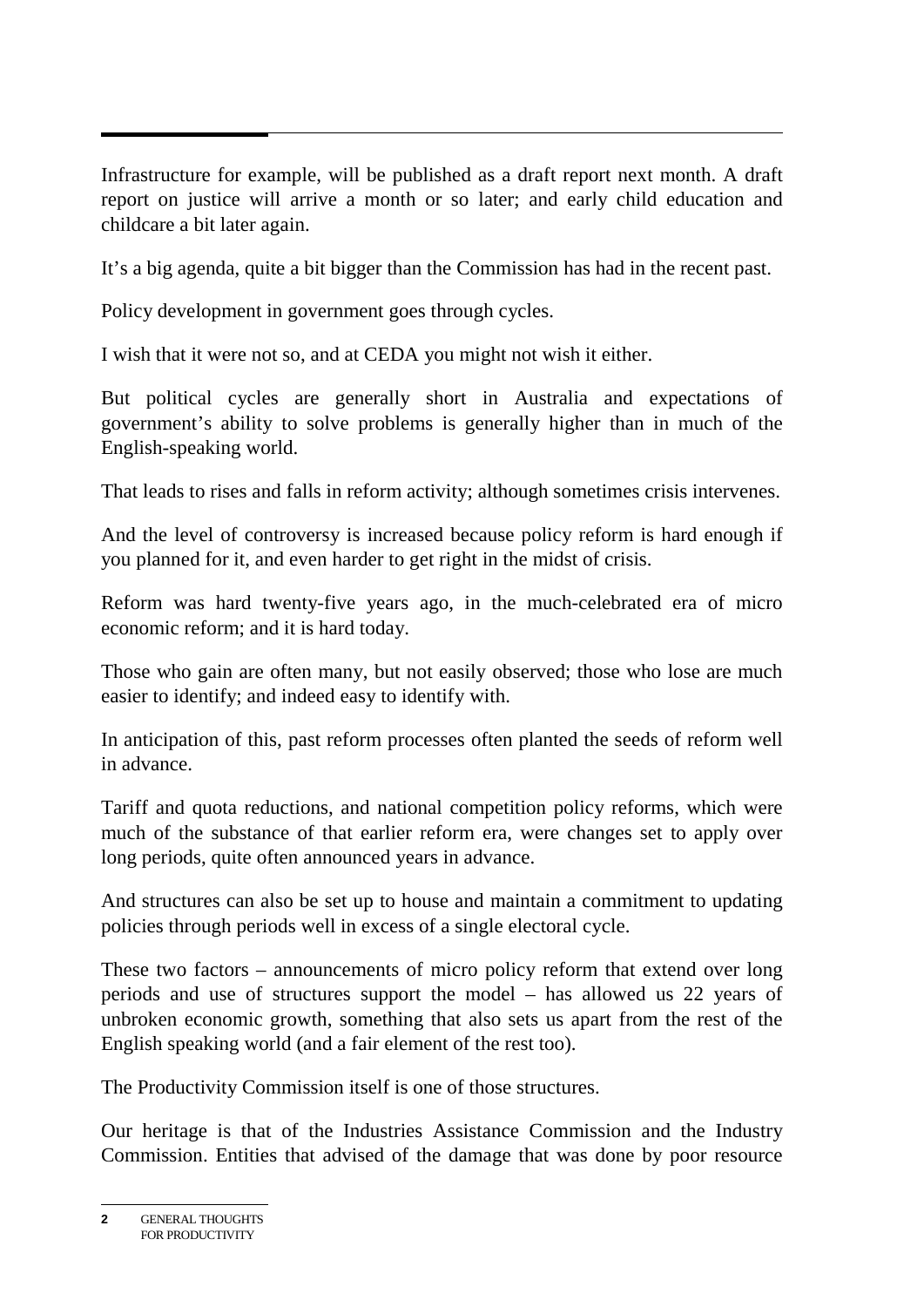allocation via industry assistance, regardless of whether governments welcomed the advice or not.

The current Commission model dates from the late 1990s, a time when the benefits from accepting advice of this kind were clear, and so governments chose to welcome the idea of reform-oriented critiques of policy.

Possibly clearer then than they are today, if recent debates over co-investment – such a curious term – are any guide.

We know from the experience of that earlier reform era that our economy can thrive despite – not just cope with – the effects of major reductions in assistance and the closure of significant employers.

A healthy economy is in fact one that does sort through and reallocate its resources on a continuous and rapid basis. Not one that attempts to preserve the industrial structure of previous generations regardless of changed circumstances.

The benchmark by which the governance of an economy should be judged is not whether a dogged fight was made against overwhelming global market trends with ever-increasing amounts of assistance, but whether that governance encouraged market structures of a sufficiently flexible kind to allow opportunities to emerge quickly to use the workers and the capital now unemployed.

This is not a popular view to express at a difficult time, and there is no doubt that for some locations the loss of these jobs is quite frightening.

But that is no excuse for quickly-assembled decisions on 'doing something'.

It is a time to look at what has worked in the past; what has worked recently internationally; and what the genuine capacities of communities are, to take advantage of that.

First do no harm. The rush to act is natural, but not necessarily wise.

..

The Commission takes very seriously its almost unique ability to critique policy. We design our proposals for economy-wide benefit.

But the Commission does not claim omnipotence, nor do we seek to rule the world, despite suggestions to the contrary.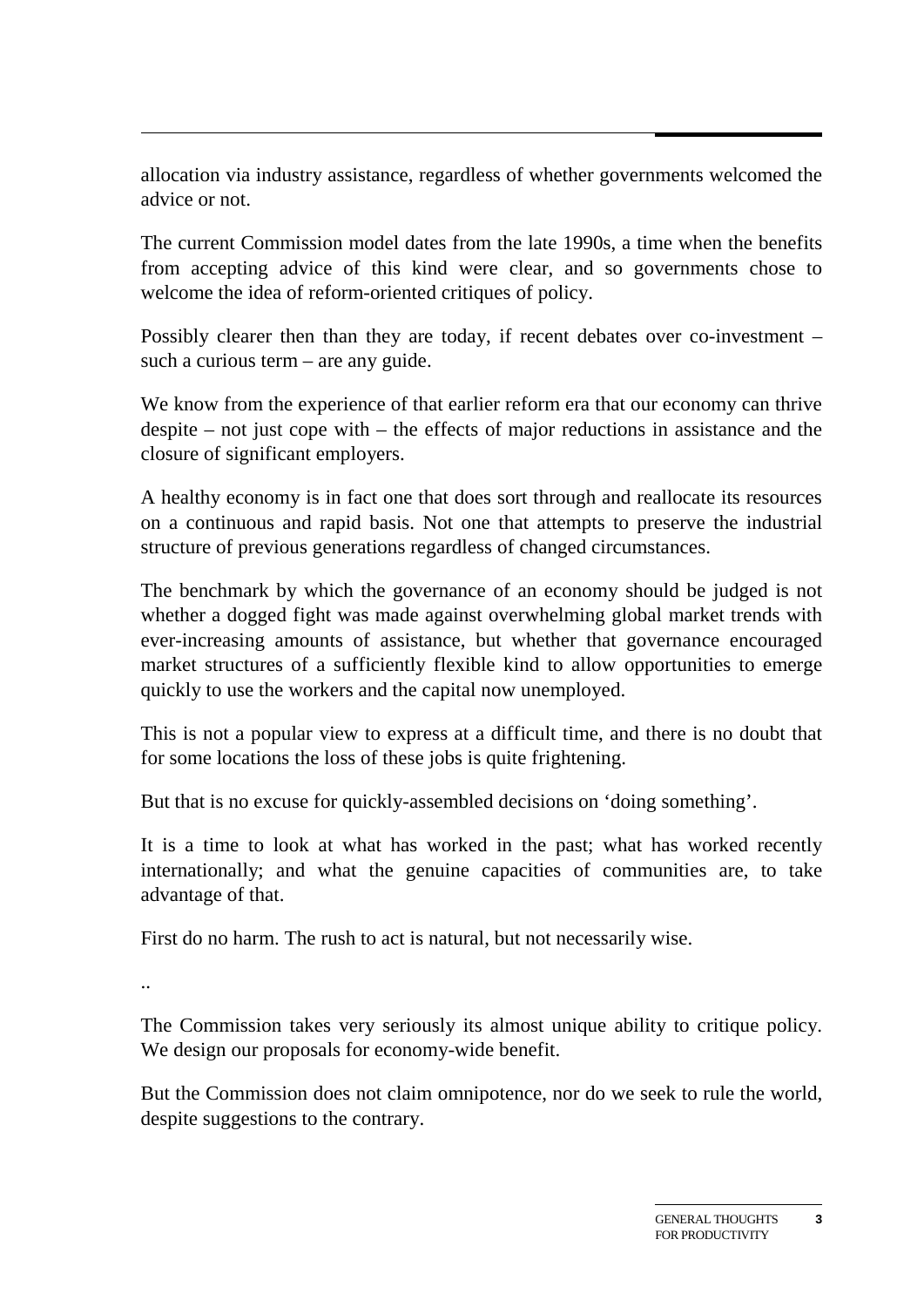I should explain perhaps that when I came to the Commission, I suggested we start a Twitter account.

My reasoning was simple: we publish quite a lot. We see twitter as a heads-up notification service.

Moreover, since our product covers not just today's hot topic inquiry but also research matters that may get insufficient attention today but, if left unaddressed, will become tomorrow's hot topics, we see a need to gain a higher profile for them, too.

Twitter has in this way been quite good for us.

And if your role is to ensure attention to issues as apparently dull as productivity in government, the basic rule is 'No debate, no action'.

Our followers on Twitter are journalists and bloggers, a small band in total under a thousand – although in public policy circles, a thousand followers might be considered a throng.

And interestingly, the debate is not just the one you see in the mainstream news, where sensation may dominate.

As an example, it is possible that some of you will recall a research report we published last year on *Deep and Persistent Disadvantage*.

For a worthy but perhaps not hot-topic product, it generated more media attention than we – or I would guess most of you – would have expected.

On the day of release, News Limited plucked a story line from the report to the effect that the Commission supported the idea that genetics were to blame for disadvantage.

Does a "rich gene" determine how successful children are at school? The Productivity Commission appears to think so.

Incorrect though the interpretation was, subsequent morning radio shock jock criticism was a bit of a surprise response for a peer-reviewed research paper.

But even more surprising was the twitter response to the story.

By a very large margin, the responses from the re-tweets and contributions from all over – in an area where the Commission has perhaps not been that prominent – was strongly supportive of the paper; and on research into disadvantage and its causes.

**<sup>4</sup>** GENERAL THOUGHTS FOR PRODUCTIVITY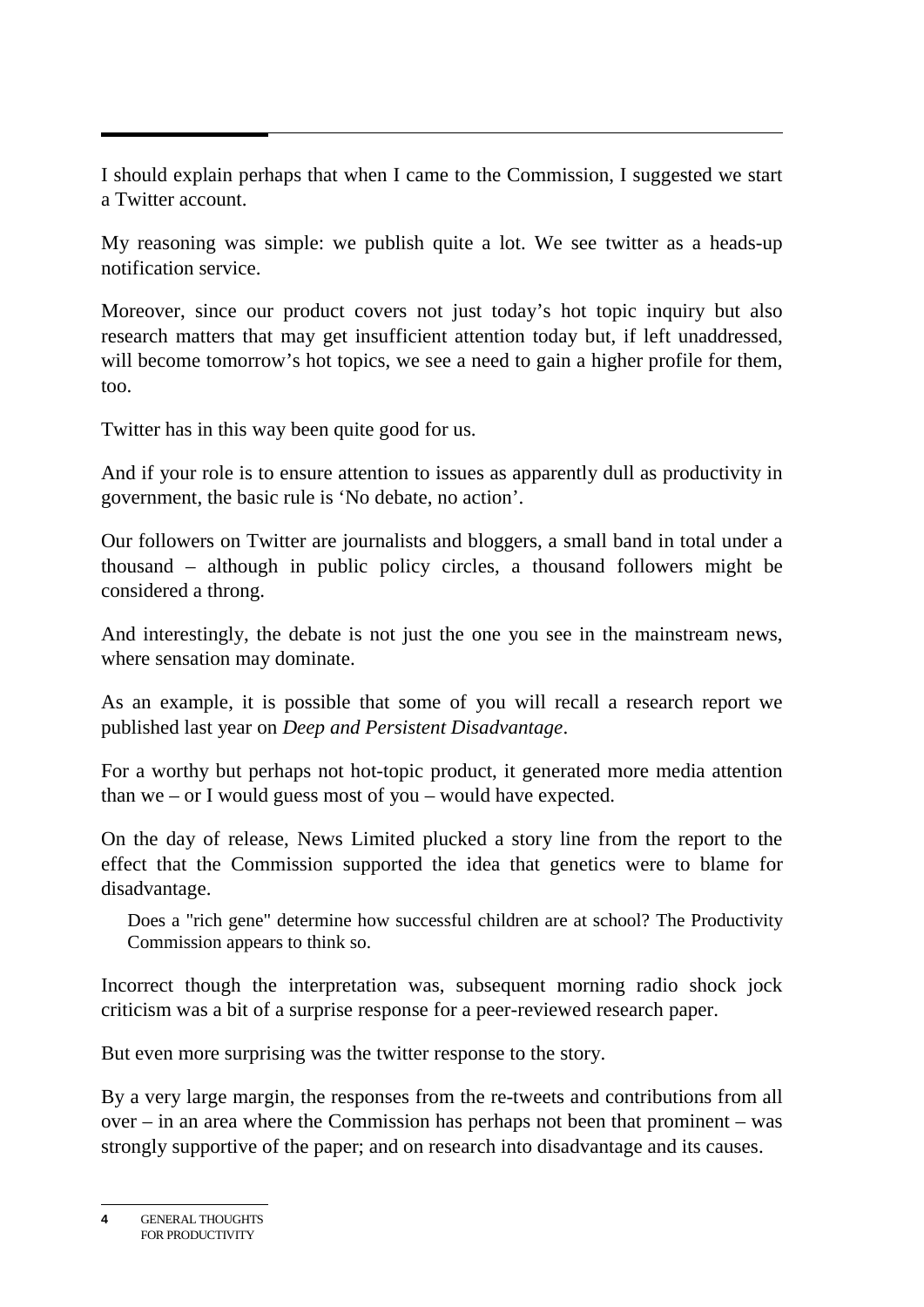And dismissive of the idea that the Commission believed in the existence of a rich gene.

..

Why is this relevant here today?

The Commission exists, as I noted earlier, in order to advise government on better public policy options for the future, analysed from the perspective of what will provide an improvement in productivity.

But more than just reporting to the Commonwealth on productivity, we are also required to promote public understanding of what productivity is all about.

And if your task is communication, be aware that an entire generation today now gets its primary information from social media.

..

We have now extended our research program to look once a year at impending policy issues before they become crises.

The first example was work we published late last year on An Ageing Australia.

The subject is fascinating, and unlike a lot of policy, fundamentally unavoidable.

We can't stop getting old. There are going to be more of us in the old category, lots more.

Today, we have one centenarian for every 100 babies. In 2060, we can expect to have 25 centenarians for every 100 babies.

If you were born in 1920, you spent about 13 years in retirement. If you were born in 1986, so are in your prime employment years today, statistically you will spend 30 years out of the labour force, mostly in retirement.

By so many of us living so much longer, we're going to change patterns of resource use.

Aged care costs less than 1% of GDP today. By 2060, we expect it will be more than three times that.

Aged pensions, already around 10 per cent of the Commonwealth budget or 2.7 per cent of GDP, will increase significantly to 3.7 per cent of GDP (the percentage of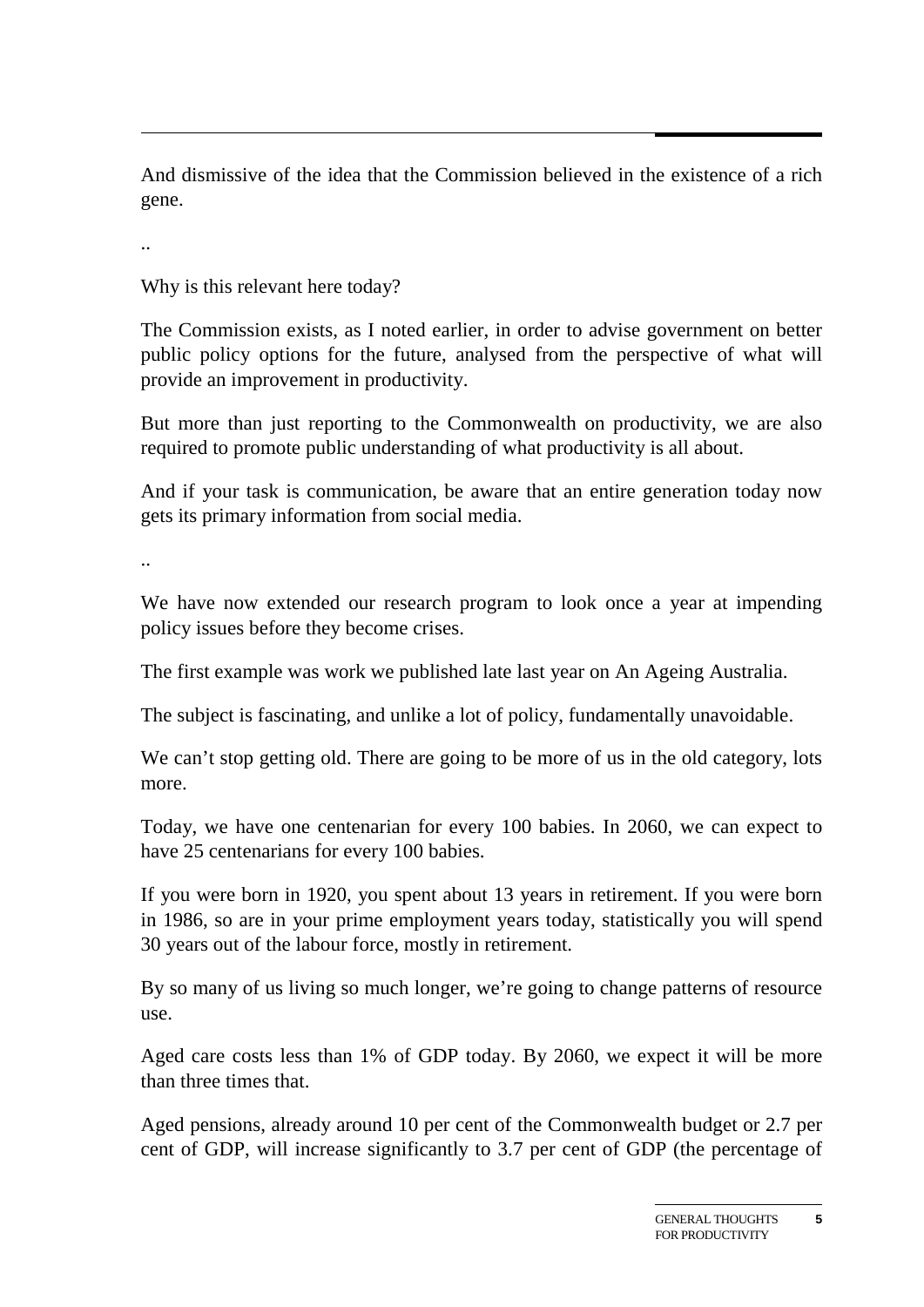the budget in 2060 is dependent on too many factors to calculate, but we cannot expect to do other than grow).

And much of what we're going to consume in those ageing years is currently supplied by government.

So productivity in government becomes very important.

Our report on ageing is accordingly relevant to today's discussion in two ways.

Firstly, since we're going to be consuming a lot more of what is supplied by governments, it will pay – both in terms of our funding as taxpayers and in the quality of services – to improve 'workplace' level productivity.

And we suggest some ways to do that.

But also because, at the broader level of the economy as a whole, the retirement system  $-$  a key focus of the report  $-$  in effect buys people out of the labour force. And may in future buy them out too early, affecting both the participation rate and the retention of valuable skills.

Let me repeat that earlier example: a 28 year old worker today can expect to spend a total of 30 years in retirement (plus any study above the basic high school level) compared with 13 years retired and out of the workforce when the aged pension was first introduced.

And the report suggests that if we are to address this effectively, we could adopt the approach of the previous reform era: lock-in reform early, allow the affected parties to anticipate the coming change, and act in advance of the biggest impacts arriving.

Put succinctly, there is merit in developing and planting the seeds of change now.

The most controversial option we examined was to index the age at which you accessed the age pension to the increase in longevity, effectively meaning that in the future – many years hence, perhaps around 2035 – the age of access to the pension might reach 70.

And we also looked at how the family home might be freed up as an asset, to support better quality of aged care, but not force people to sell up.

And we looked at costs and productivity in health.

Pithy, if inaccurate.

Better, maybe a touch of cynicism.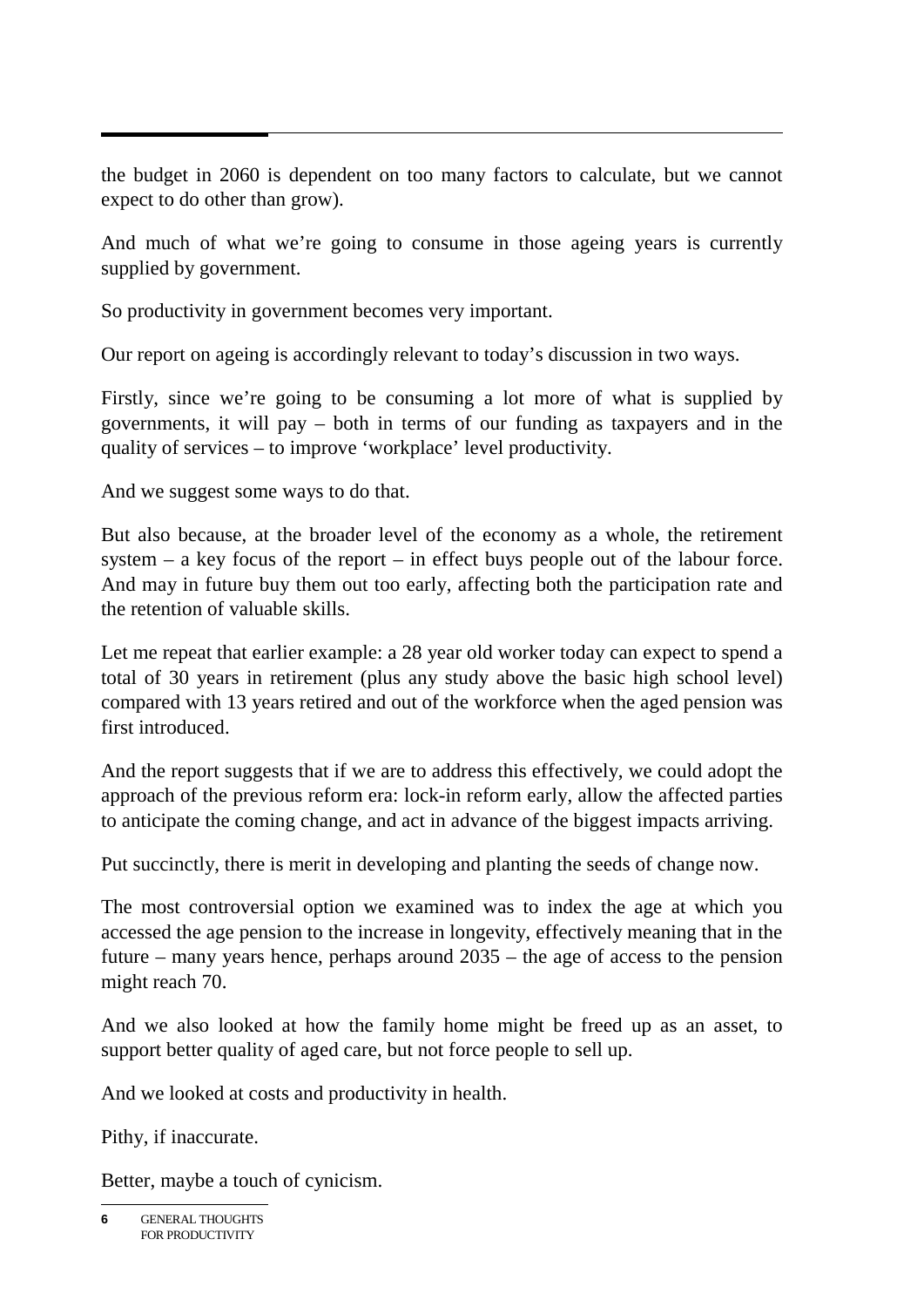I should note that the Commonwealth Government has disavowed any plan to make changes in aged pensions.

Yet, as I mentioned earlier, the Commission's work is there for the long haul.

The policy implications of ageing will come upon us, sooner or later.

Two primary criticisms were made of the indexation of retirement income access to longevity: first, that manual or service industry workers were worn out well before such an age; and second, that employers weren't interested in older workers.

There are valid thoughts behind each of these views. Valid, but misplaced.

The first thought is one about physical disability, leading to an early exit from the workforce.

This problem exists today, and will exist tomorrow; and examination of the report will show that we incorporated an upward adjustment in access to disability support in our assessment of the nevertheless substantial fiscal benefit of such a move.

The second thought is actually part of the very problem that we would suggest can better be addressed by adopting this approach.

That problem is many of today's employers do indeed seem not to be focused on retention of aged workers; or structuring jobs to attract such workers.

But in less than a decade, in the same time period we suggest that such a policy may need to come into effect, employers will very much need to be focused on this.

The participation rate will fall with the ageing population. From the early 2020s, and on for decades, participation will decline from around 65 per cent of the working age population to below 60 per cent.

Adopting the indexation approach to accessing the age pension (and taking an equivalent approach to superannuation) will start to dissolve the idea of a retirement age.

It will take time for such an idea to affect workforce planning.

..

And provide a signal, but a necessary one, to employers to dissolve in their planning the idea that retirement occurs at 65.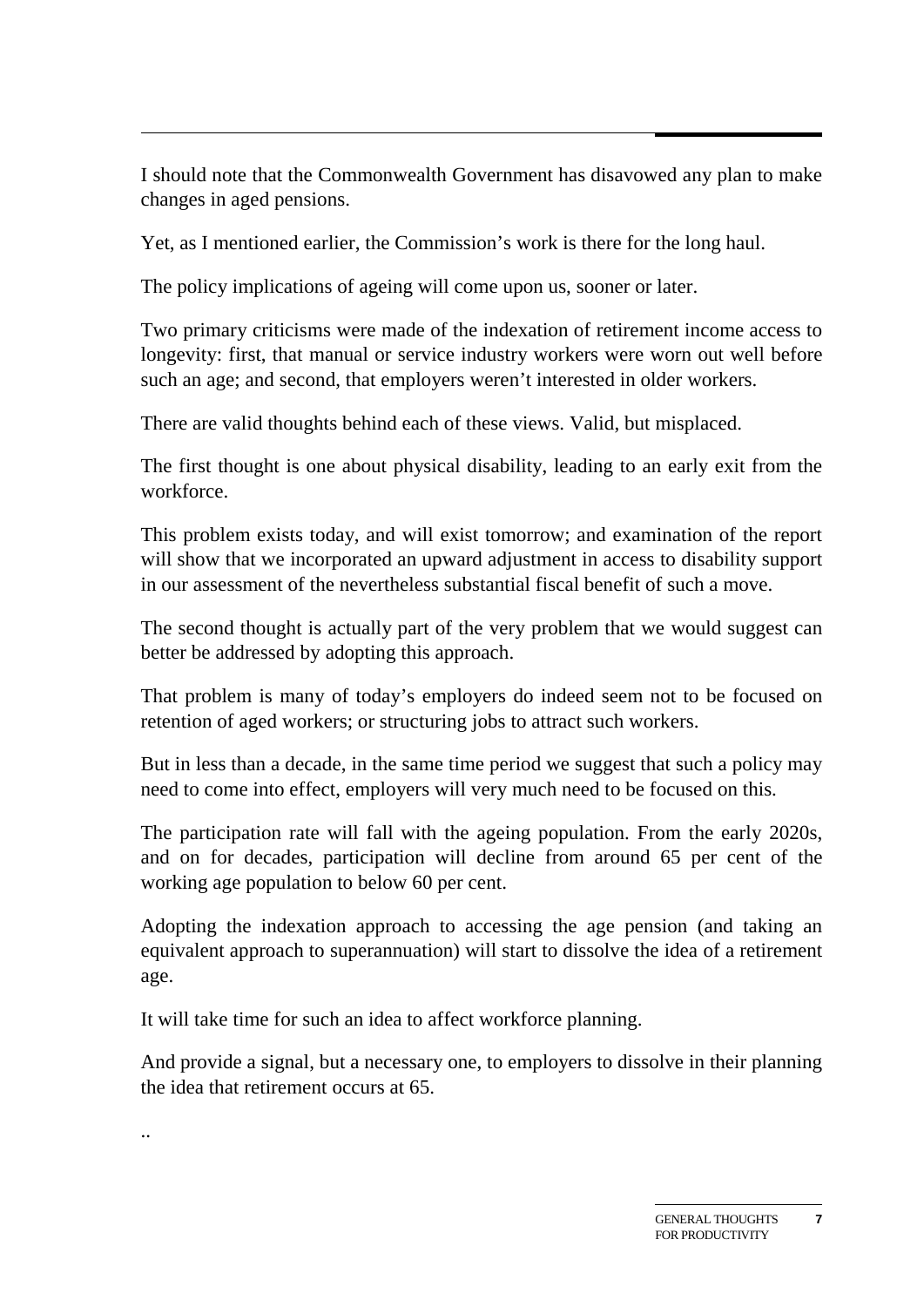Which brings me, eventually, to the topic of today – the productivity of government.

Much as we would like to say that productivity is driven mainly by the decisions of firms and their employees – and it is – government has a number of quite strong effects on productivity.

Directly, it is the employer of a variety of services – health, education, taxation, Centrelink, defence, police, justice, social welfare.

This amounts to roughly 20 per cent of the economy by value add.

Indirectly, it funds some part of aged care services, child care services and disability services.

Since much of what government does is heavily labour-oriented, if thought of in terms of labour intensity, the government sector's influence on productivity will be higher than 20 per cent of the economy.

Measurement problems abound with government productivity.

I won't list them today but they can be summarised in the observation that officially an increase in inputs generates an equivalent improvement in outputs.

Notwithstanding measurement problems, it is essential we try.

And yet improving productivity in government is fundamentally different to the way we would normally achieve it in the market sector.

Incentives are absent or muted.

In some government areas we can use competition, as we have done in the market sector by removing licencing restrictions, privatisation and creating options for regulated access under the *Competition and Consumer Act*.

We can also apply user charges, but often these are imposed rather than influenced by consumers, such that their ability to improve resource allocation – the most powerful of productivity questions – is minimal.

Performance standards are said to be a useful tool, but the penalties for failure are small, if any, by comparison with markets. So again at the fundamental level, whether a government should be doing something or not is a question not often asked.

**<sup>8</sup>** GENERAL THOUGHTS FOR PRODUCTIVITY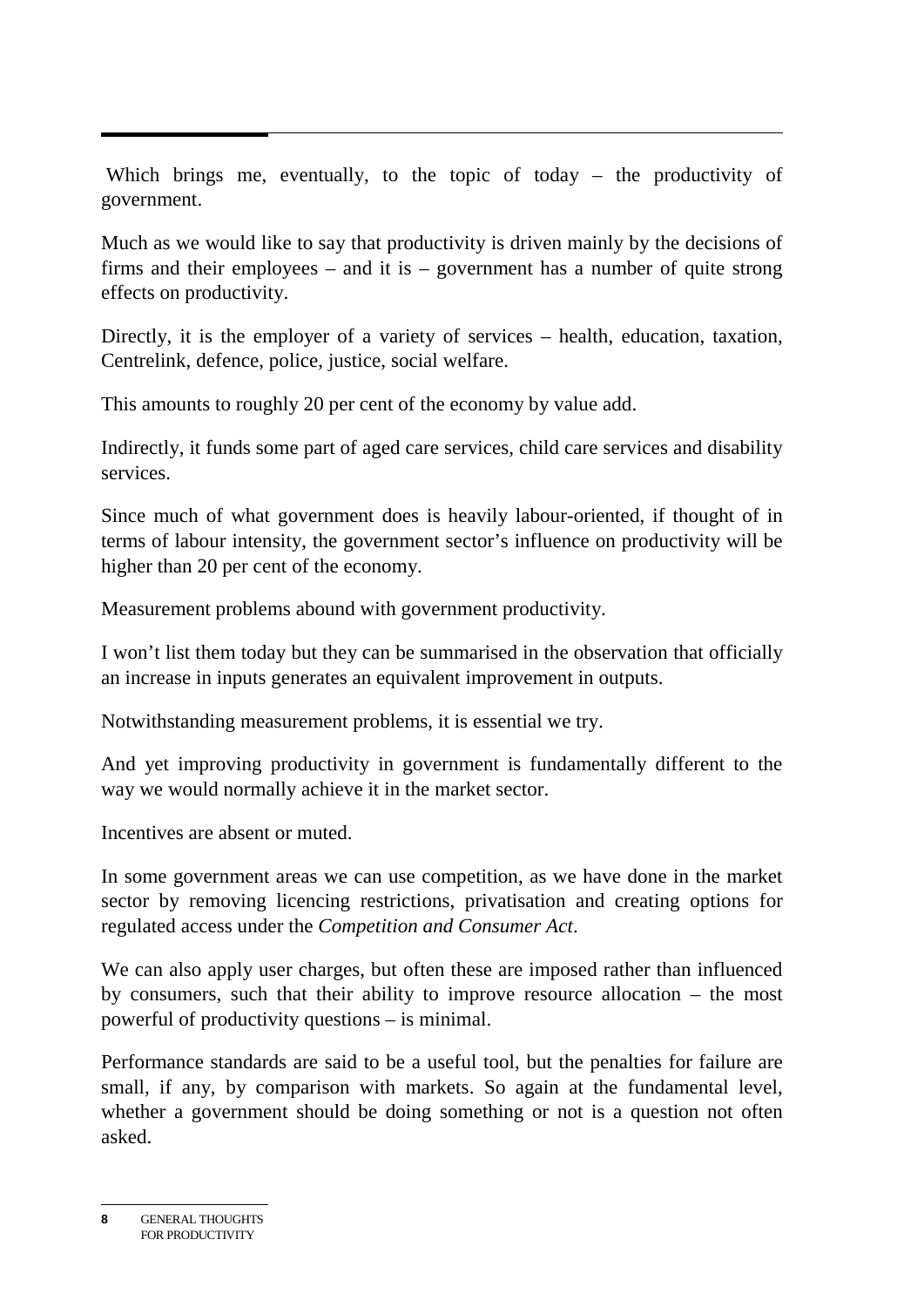And of course expectations of government tend to go only in one direction, towards increasing quality or quantity of services, or both.

Just thinking about health for a moment will show all of these factors and more.

Purchasing arrangements are both driven by and divided between Commonwealth, State and private agents. So the degree to which consumers can affect supply is consequently minimal.

Demand, on the other hand, is generated by consumers but divorced from price by a combination of the essential nature of the service; and the complexity and lack of information about who to choose to supply and how much is reasonable to pay.

Quality of service continues to expand and expectations that all improvements will be supplied by a system are hard to resist.

Lifting productivity at the 'firm' level often requires alteration to purchasing decisions that are outside the scope of the hospital to determine. And the incentives are misaligned: facilities supply what the system pays them to supply, and will not stop supplying it until the purchaser (generally not the consumer) both ceases to purchase and yet the budget of the facility is somehow made whole. This can happen, but only with hard work. When it is hard work to improve productivity, it simply may not happen.

For those who disagree with this admittedly simple model, the Commission is considering running a roundtable on productivity enhancement pathways in health later this year. For those who agree with the model, we'd like you to attend too.

..

Governments also affect productivity across the economy, beyond own-service provision. They do so via regulation.

Restricting hours of operation of retailing; or limiting the location or ability of businesses to offer services also restricts scope for productivity growth, aside from any social need it may meet.

Chemists are a classic example, long left off the reform agenda.

And thinking more broadly, governments of course establish the rules of entry and participation for many firms. Intellectual property rules, leasing and licencing, planning rules: all affect the utilisation of capital. We hope they do so for good social reasons. Sometimes it's hard to see.